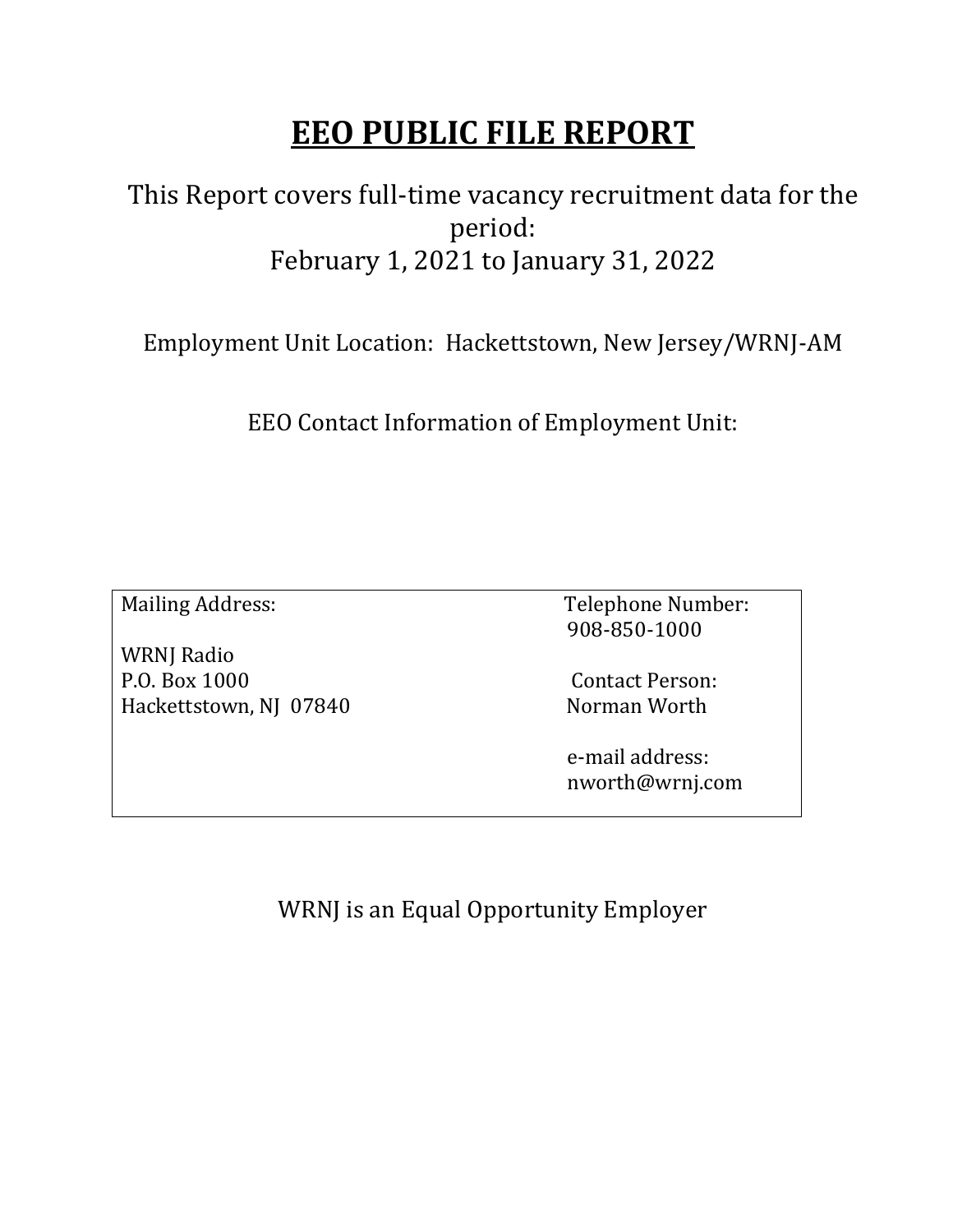# **WRNJ(AM) EEO PUBLIC FILE REPORT**

February 1, 2021– January 31, 2022

#### **I. VACANCY LIST**

See Section II, the "Master Recruitment Source List" ("MRSL") for recruitment source data

| <b>Job Title</b>                   | <b>Recruitment Sources ("RS")</b><br><b>Used to Fill Vacancy</b> | <b>RS Referring Hiree</b> |
|------------------------------------|------------------------------------------------------------------|---------------------------|
| <b>On-Air Talent</b>               | $23*$                                                            | 23                        |
| <b>Afternoon News</b><br>Announcer | 2, 3, 15, 22, 24, 25                                             | 22                        |

\*Exigent circumstances

**WRNJ(AM)**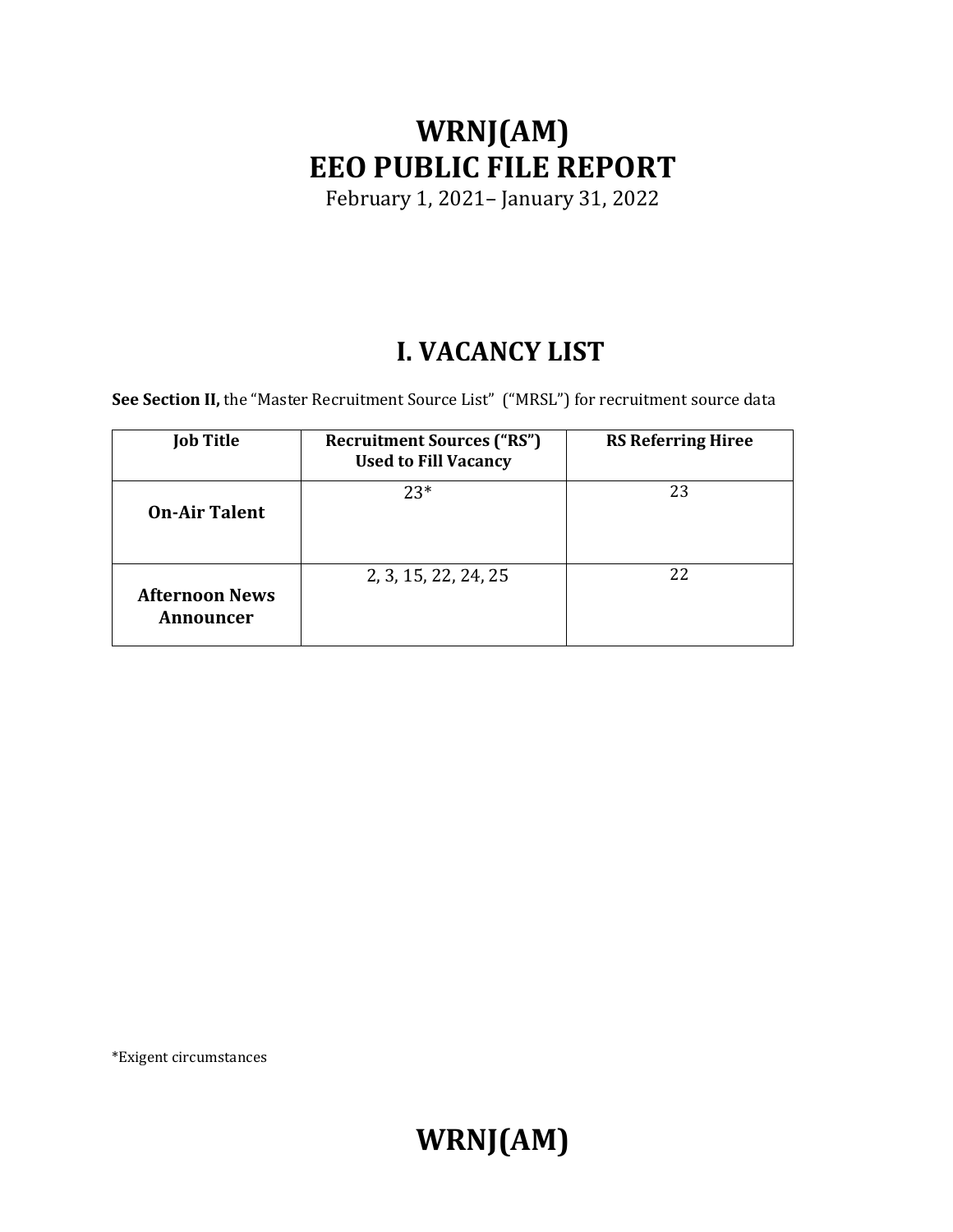### **EEO PUBLIC FILE REPORT**

February 1, 2021 – January 31, 2022 **II. MASTER RECRUITMENT SOURCE LIST ("MRSL")**

| <b>RS</b><br><b>Number</b> | <b>RS Information</b>                                                                                                                                                | <b>Source Entitled</b><br>to Vacancy<br><b>Notification?</b><br>(Yes/No) | No. of<br><b>Interviewees</b><br><b>Referred by RS</b><br><b>Over Reporting</b><br><b>Period</b> |
|----------------------------|----------------------------------------------------------------------------------------------------------------------------------------------------------------------|--------------------------------------------------------------------------|--------------------------------------------------------------------------------------------------|
| 1.                         | <b>Centenary University Career Services</b><br>600 Jefferson Street, Hackettstown, NJ<br>07840 908-852-1400<br>Contact: Joshua Walker<br>www.centenaryuniversity.edu | N <sub>0</sub>                                                           | $\overline{0}$                                                                                   |
| 2.                         | <b>County College of Morris Career</b><br>Services Route 10 Center Grove Road,<br>Randolph, NJ 973-328-5000<br>Contact: Albert Foderaro                              | N <sub>0</sub>                                                           | 4                                                                                                |
| 3.                         | <b>Warren County Community College</b><br>475 N.J. 57, Washington, New Jersey<br>07882 908-835-9222<br>Contact: Dr. Will Austin, President                           | N <sub>o</sub>                                                           | $\mathbf{1}$                                                                                     |
| 4.                         | The Express Times<br>30 North 4th Street, Easton, Pa. 18044<br>610-258-7171<br><b>Contact: Erin Schmitt</b>                                                          | N <sub>0</sub>                                                           | $\overline{0}$                                                                                   |
| 5.                         | Lehigh University Center for<br><b>Journalism</b><br>Coppee Hall, 33 Coppee Drive,<br>Bethlehem, Pennsylvania 18015<br>610-758-3000<br>Contact: Jack Lule            | N <sub>o</sub>                                                           | $\boldsymbol{0}$                                                                                 |
| 6.                         | Moravian College, Placement Services<br>1200 Main Street, Bethlehem, Pa.<br>18015<br>610-861-1920<br><b>Contact: Placement Officer</b>                               | N <sub>o</sub>                                                           | $\overline{0}$                                                                                   |

### **WRNJ(AM) EEO PUBLIC FILE REPORT**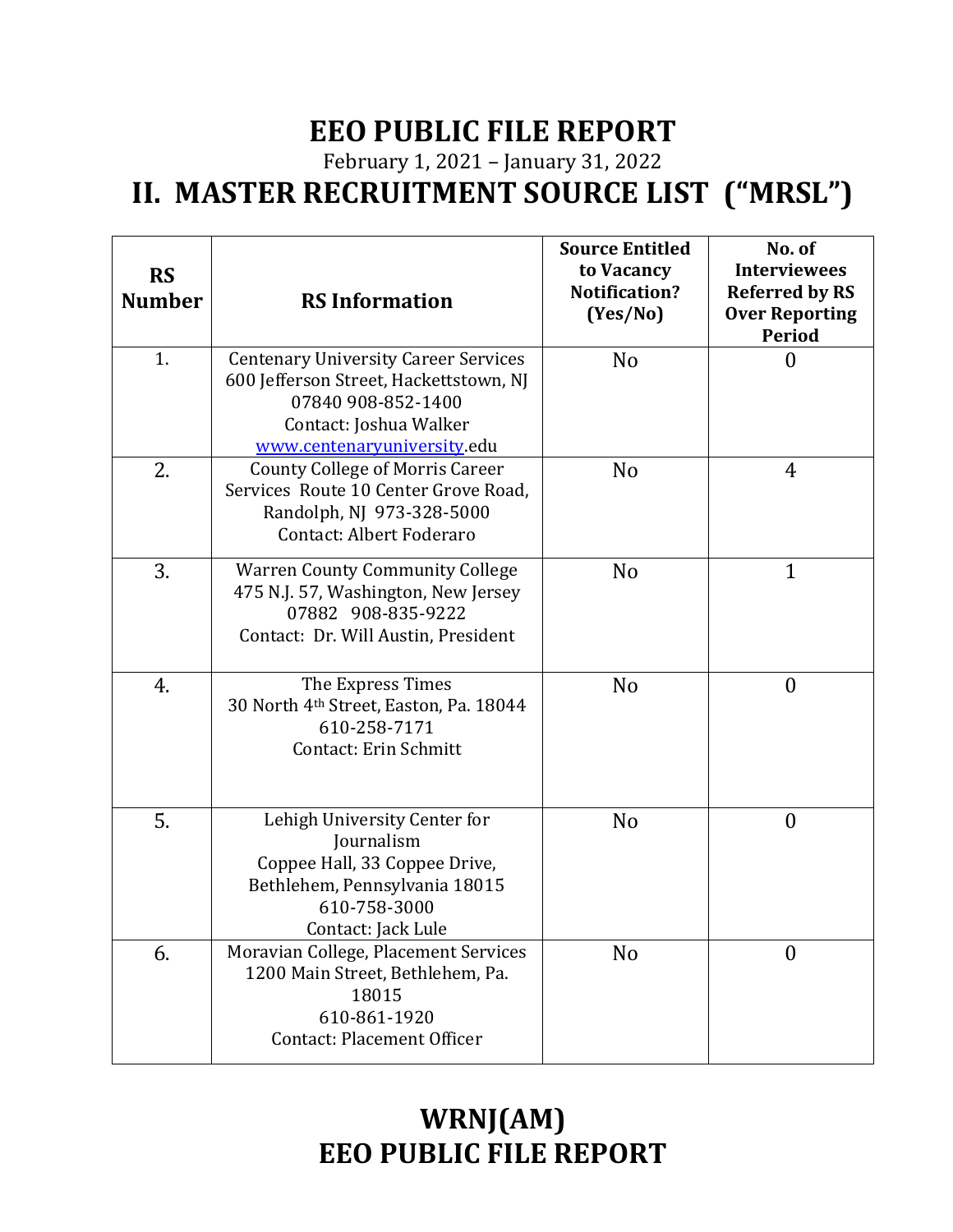#### February 1, 2021 – January 31, 2022 **II. MASTER RECRUITMENT SOURCE LIST ("MRSL")**

| <b>RS</b><br><b>Number</b> | <b>RS Information</b>                                                                                                                                    | <b>Source Entitled</b><br>to Vacancy<br>Notification?<br>(Yes/No) | No. of<br><b>Interviewees</b><br><b>Referred by RS</b><br><b>Over Reporting</b><br><b>Period</b> |
|----------------------------|----------------------------------------------------------------------------------------------------------------------------------------------------------|-------------------------------------------------------------------|--------------------------------------------------------------------------------------------------|
| 7.                         | <b>Morris County Hispanic</b><br>American Chamber<br>122 Village Drive,<br>Morristown,NJ<br>973-818-2666<br>Contact: Reynaldo Caudillo                   | N <sub>o</sub>                                                    | $\boldsymbol{0}$                                                                                 |
| 8.                         | Kean University 1000 Morris<br>Avenue, Union, New Jersey<br>07083<br>908-737-5326<br>Contact: Sigfredo Carrion                                           | N <sub>o</sub>                                                    | $\boldsymbol{0}$                                                                                 |
| 9.                         | National Association of<br>Broadcasters 1771 N. Street,<br>N.W., Washington, D.C.20036<br>202-429-5900<br><b>Contact: Employment Clearing</b><br>House   | N <sub>o</sub>                                                    | $\boldsymbol{0}$                                                                                 |
| 10.                        | New Jersey Broadcasters<br>Association 348 Applegarth,<br>Road, Monroe Township, NJ<br>609-860-0111<br>Contact: Job Placement                            | N <sub>o</sub>                                                    | $\boldsymbol{0}$                                                                                 |
| 11.                        | New Jersey State Employment<br>Services of Warren County 75<br>South Main Street, Phillipsburg,<br>NJ 08865<br>908-859-0400<br>Contact: Karen Kapral     | N <sub>o</sub>                                                    | $\boldsymbol{0}$                                                                                 |
| 12.                        | <b>Rutgers University Career</b><br>Center 106 Somerset Street, 4th<br>Floor, New Brunswick, NJ.<br>08908<br>848-932-7997<br><b>Contact: Carol Young</b> | N <sub>o</sub>                                                    | $\overline{0}$                                                                                   |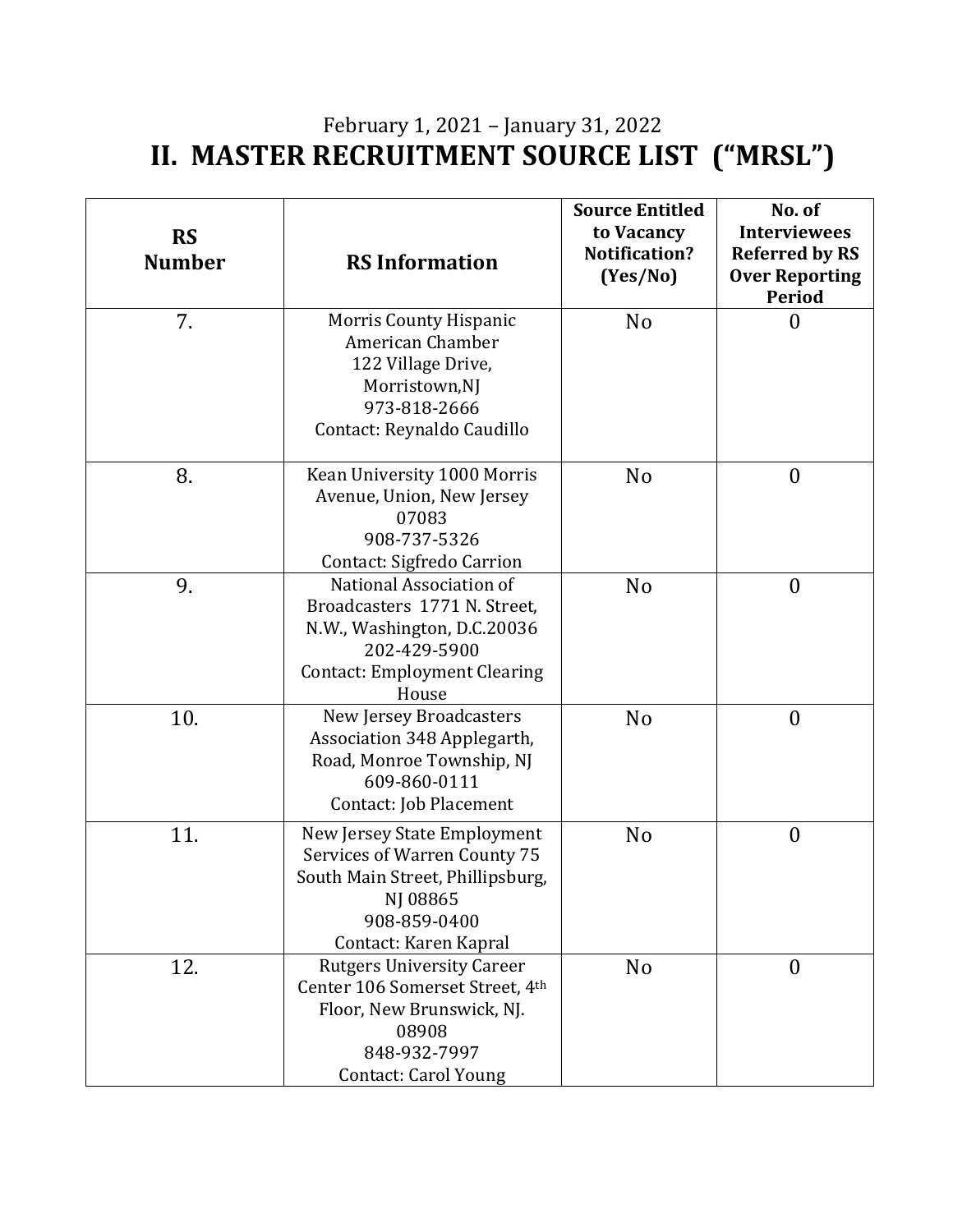# **WRNJ(AM) EEO PUBLIC FILE REPORT**

February 1, 2021 – January 31, 2022

### **II. MASTER RECRUITMENT SOURCE LIST ("MRSL")**

| <b>RS</b><br><b>Number</b> | <b>RS Information</b>                                                                                                                              | <b>Source Entitled</b><br>to Vacancy<br>Notification?<br>(Yes/No) | No. of<br><b>Interviewees</b><br><b>Referred by RS</b><br><b>Over Reporting</b><br><b>Period</b> |
|----------------------------|----------------------------------------------------------------------------------------------------------------------------------------------------|-------------------------------------------------------------------|--------------------------------------------------------------------------------------------------|
| 13.                        | The College of New Jersey Roscoe<br>West Library Room 102, 2000<br>Pennington Road, Ewing, NJ 609-<br>771-2861<br><b>Contact: Career Placement</b> | N <sub>o</sub>                                                    | $\Omega$                                                                                         |
| 14.                        | The Hackettstown Business<br><b>Improvement District</b><br>www.hackettstownbid.com<br>Contact: Laurie Rapisardi                                   | N <sub>o</sub>                                                    | $\theta$                                                                                         |
| 15.                        | Hackettstown Life<br><b>Employment Website</b><br>www.hackettstownlife.com                                                                         | N <sub>o</sub>                                                    | $\overline{4}$                                                                                   |
| 16.                        | Hackettstown High School<br>599 Warren Street<br>Hackettstown, NJ<br>Contact: Dr. David Mango<br>Superintendent                                    | N <sub>o</sub>                                                    | $\theta$                                                                                         |
| 17.                        | Linked-In<br>www.linkedin.com                                                                                                                      | N <sub>o</sub>                                                    | $\theta$                                                                                         |
| 18.                        | WRNJ on air Solicitation                                                                                                                           | N <sub>o</sub>                                                    | $\overline{0}$                                                                                   |

**WRNJ(AM) EEO PUBLIC FILE REPORT**

February 1, 2021 – January 31, 2022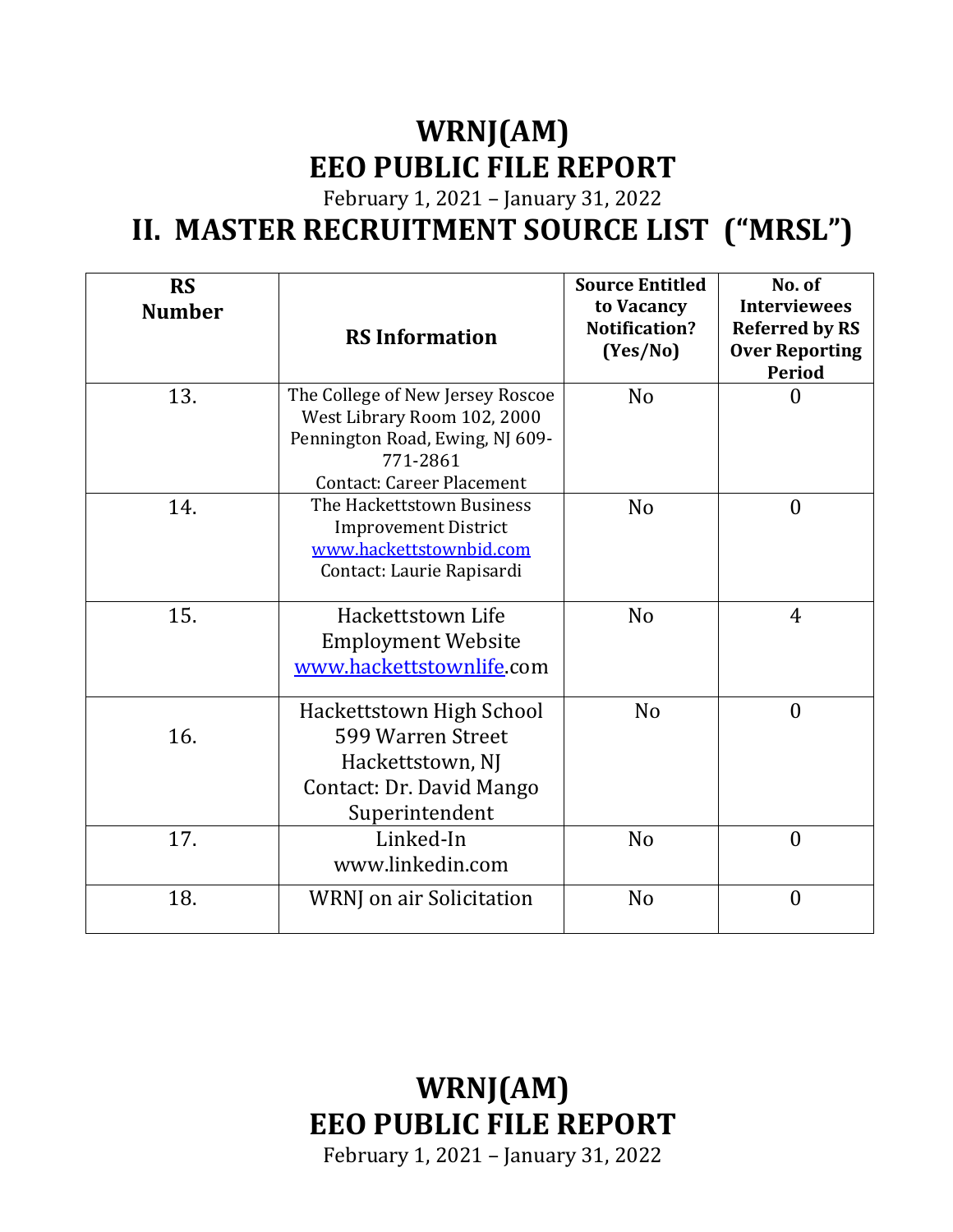# **II. MASTER RECRUITMENT SOURCE LIST ("MRSL")**

| <b>RS</b><br><b>Number</b> | <b>RS Information</b>                                                                     | <b>Source Entitled</b><br>to Vacancy<br>Notification?<br>(Yes/No) | No. of<br><b>Interviewees</b><br><b>Referred by</b><br><b>RS Over</b><br><b>Reporting</b><br><b>Period</b> |
|----------------------------|-------------------------------------------------------------------------------------------|-------------------------------------------------------------------|------------------------------------------------------------------------------------------------------------|
| 19.                        | <b>WRNJ Website</b>                                                                       | N <sub>o</sub>                                                    | $\theta$                                                                                                   |
| 20.                        | <b>Word-of Mouth Referral</b>                                                             | N <sub>o</sub>                                                    | $\overline{0}$                                                                                             |
| 21.                        | <b>WRNJ Facebook Page</b>                                                                 | N <sub>o</sub>                                                    | $\overline{0}$                                                                                             |
| 22.                        | Promotion<br>From within<br><b>Employment Unit</b>                                        | N <sub>o</sub>                                                    | $\overline{0}$                                                                                             |
| 23.                        | All Access.com<br><b>Job Market</b>                                                       | N <sub>o</sub>                                                    | $\mathbf{1}$                                                                                               |
| 24.                        | <b>Sussex County Community</b><br><b>College Community Jobs</b><br><b>Listing Service</b> | N <sub>o</sub>                                                    | $\overline{4}$                                                                                             |
| 25.                        | Indeed.com Job Posting                                                                    | N <sub>o</sub>                                                    | $\overline{0}$                                                                                             |

| Total Interviewees Over the Reporting Period | 14 |
|----------------------------------------------|----|
|                                              |    |